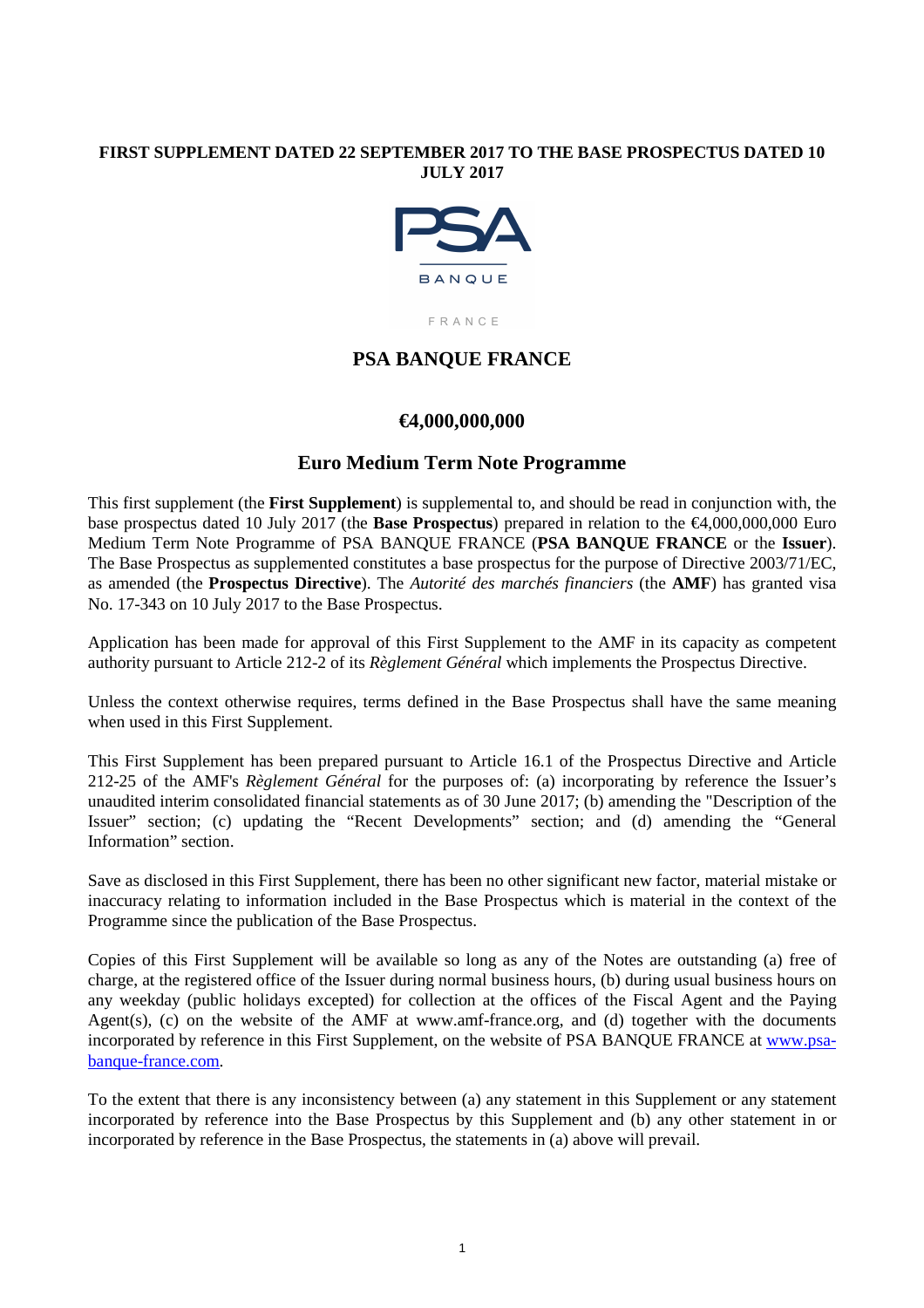# **TABLE OF CONTENTS**

| Page |
|------|
|      |
|      |
|      |
|      |
|      |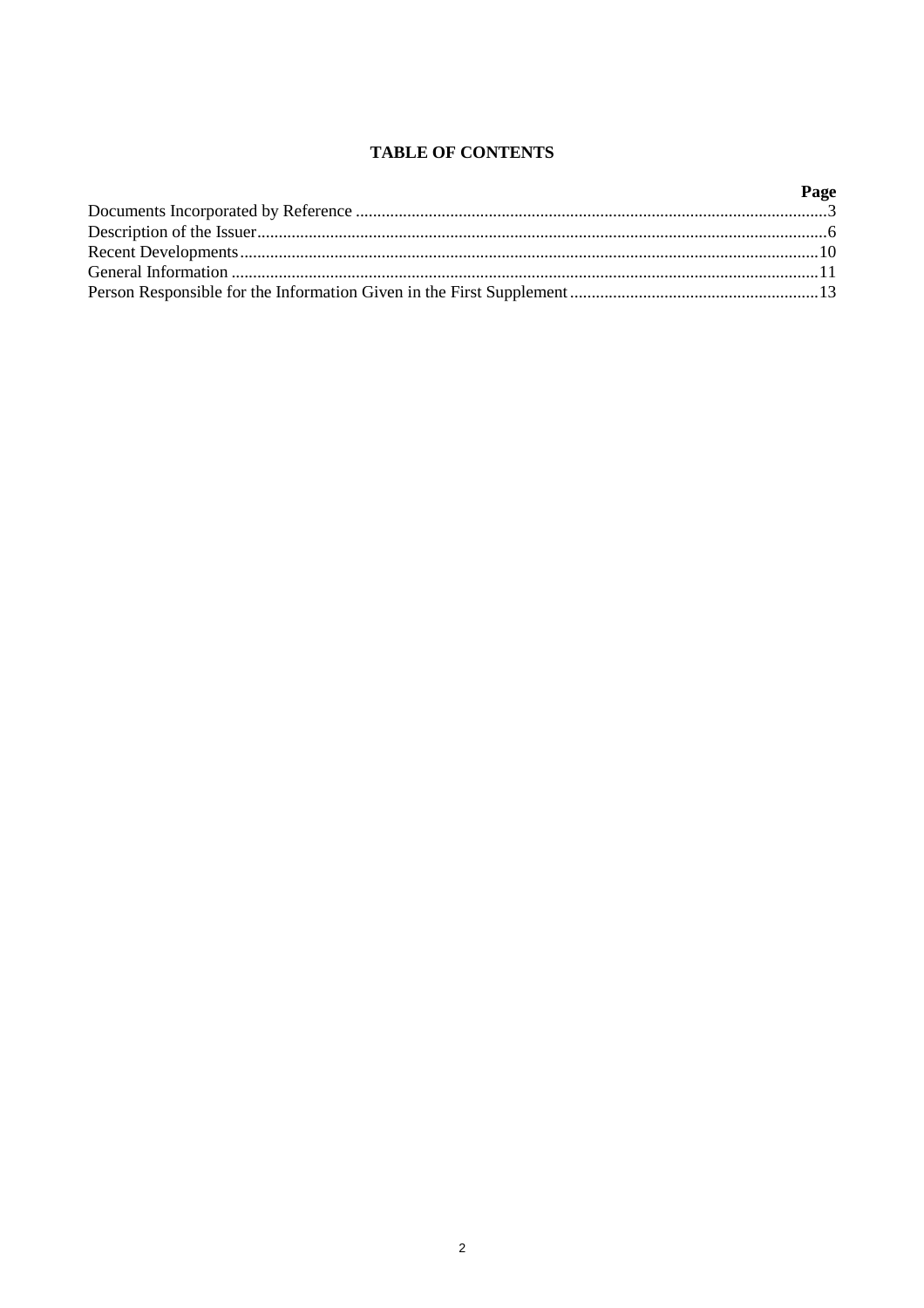## **DOCUMENTS INCORPORATED BY REFERENCE**

PSA BANQUE FRANCE has published an English translation of its half-year report which contains the unaudited consolidated financial statements of the Issuer as at 30 June 2017.

The section "DOCUMENTS INCORPORATED BY REFERENCE" appearing on pages 25 to 27 of the Base Prospectus is hereby deleted in its entirety and replaced with the following:

"The following information shall be incorporated by reference in, and form part of, this Base Prospectus:

- (a) the sections referred to in the table below included in the English translation of the *Rapport Semestriel* 2017 (the **2017 Half-Year Report**), which has been filed with the AMF;
- (b) the sections referred to in the table below included in the English translation of the 2016 *Rapport Annuel* of PSA BANQUE FRANCE (the **2016 Annual Report**), which has previously been published and was filed with the AMF on 23 March 2017;
- (c) the sections referred to in the table below included in the English translation of the 2015 *Rapport Annuel* of PSA BANQUE FRANCE (the **2015 Annual Report**), which has previously been published and was filed with the AMF on 15 June 2016; and
- (d) the terms and conditions of the Notes at pages 37 to 60 of the Base Prospectus dated 29 June 2016.

PSA BANQUE FRANCE will, in the event of any significant new factor, material mistake or inaccuracy relating to information included in this Base Prospectus which is capable of affecting the assessment of any Notes, prepare a supplement to this Base Prospectus or publish a new Base Prospectus for use in connection with any subsequent issue of Notes.

Following the publication of this Base Prospectus a supplement may be prepared by PSA BANQUE FRANCE and approved by the AMF in accordance with Article 16 of the Prospectus Directive and article 212-25 of the *Règlement Général* of the AMF. Statements contained in any such supplement (or contained in any document incorporated by reference therein) shall, to the extent applicable, be deemed to modify or supersede statements contained in this Base Prospectus or in a document which is incorporated by reference in this Base Prospectus. Any statement so modified or superseded shall not, except as so modified or superseded, constitute a part of this Base Prospectus.

Copies of documents incorporated by reference in the Base Prospectus can be obtained from the registered office of PSA BANQUE FRANCE and from the specified offices of the Paying Agent for the time being at 11, avenue Emile Reuter, 2420 Luxembourg, Luxembourg. They will also be published on PSA BANQUE FRANCE's website at: www.psa-banque-france.com and on the *Direction de l'information légale et administrative's* website at (www.info-financiere.fr) for financial information only. The Base Prospectus (together with any Final Terms relating to Notes admitted to trading on a Regulated Market) has been published on the AMF's website at www.amf-france.org.

The cross-reference tables below set out the relevant page references for the information incorporated herein by reference: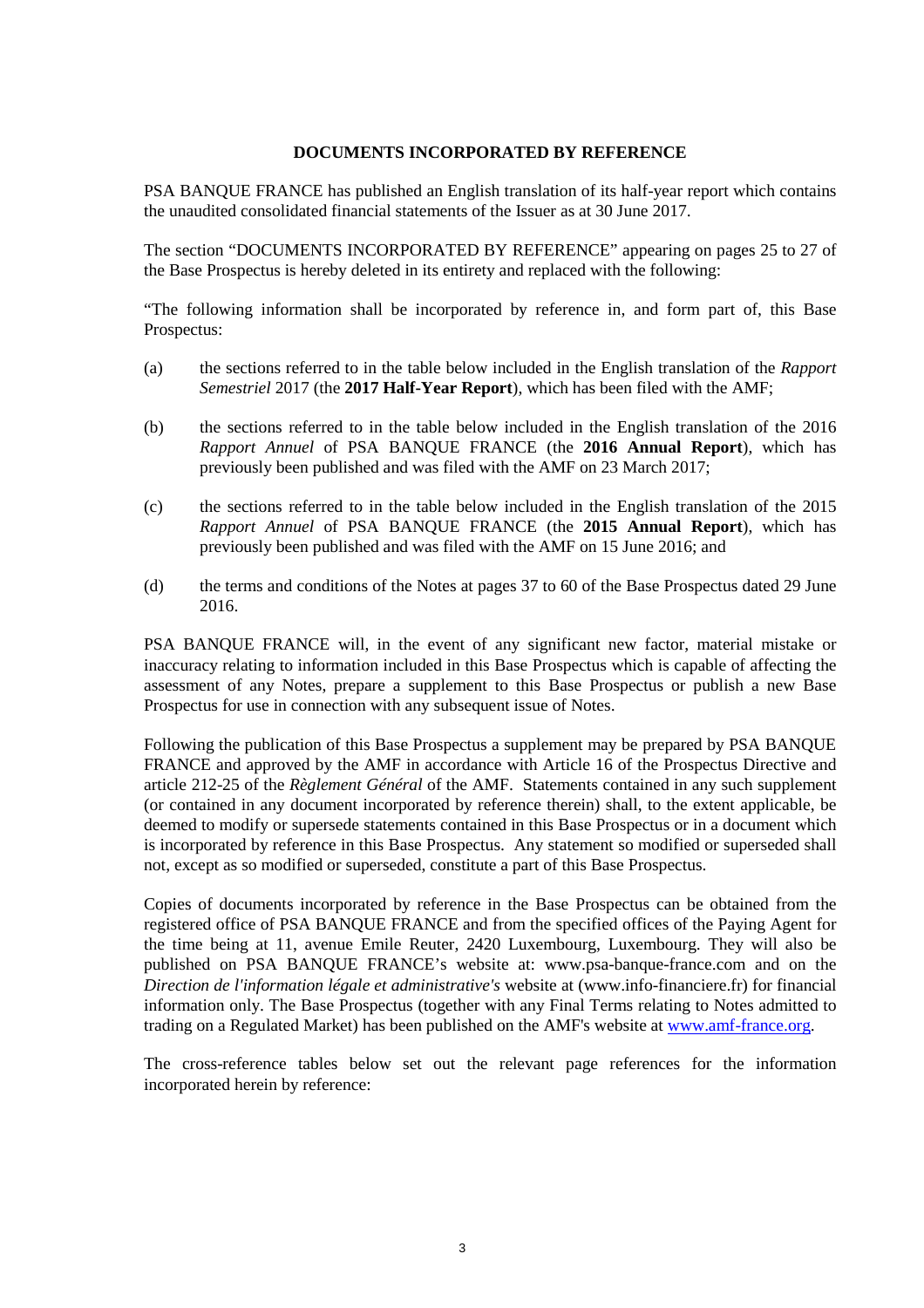|                         | Annex XI of EC regulation No. 809/2004, as<br>amended - Minimum disclosure requirements for<br>the debt and derivatives securities registration<br>document                                                                                                                   | <b>2017 Half-</b><br><b>Year Report</b> | 2016 Annual<br><b>Report</b> | 2015 Annual<br><b>Report</b> |
|-------------------------|-------------------------------------------------------------------------------------------------------------------------------------------------------------------------------------------------------------------------------------------------------------------------------|-----------------------------------------|------------------------------|------------------------------|
| $\mathbf{3}$            | <b>RISK FACTORS</b>                                                                                                                                                                                                                                                           |                                         |                              |                              |
| 3.1                     | Prominent disclosure of risk factors that may affect the<br>issuer's ability to fulfil its obligations under the<br>securities to investors in a section headed "Risk<br>Factors".                                                                                            |                                         | pages 22-33                  |                              |
| $\overline{\mathbf{4}}$ | <b>INFORMATION ABOUT THE ISSUER</b>                                                                                                                                                                                                                                           |                                         |                              |                              |
| 4.1                     | <b>History and development of the Issuer:</b>                                                                                                                                                                                                                                 |                                         |                              |                              |
| 4.1.4                   | the domicile and legal form of the issuer, the legislation<br>under which the issuer operates, its country of<br>incorporation, and the address and telephone number of<br>its registered office (or principal place of business if<br>different from its registered office). |                                         | page 36                      |                              |
| 4.1.5                   | any recent events particular to the issuer and which are<br>to a material extent relevant to the evaluation of the<br>issuer's solvency.                                                                                                                                      |                                         | pages 6-22                   |                              |
| 5                       | <b>BUSINESS OVERVIEW</b>                                                                                                                                                                                                                                                      |                                         |                              |                              |
| 5.1.                    | <b>Principal Activities</b>                                                                                                                                                                                                                                                   |                                         |                              |                              |
| 5.1.1                   | A brief description of the issuer's principal activities<br>stating the main categories of products sold and/or<br>services performed;                                                                                                                                        |                                         | pages 7-12                   |                              |
| 5.1.3                   | Principal Markets                                                                                                                                                                                                                                                             |                                         |                              |                              |
|                         | A brief description of the principal markets in which the<br>issuer competes.                                                                                                                                                                                                 |                                         | pages 8-12                   |                              |
| 6                       | ORGANISATIONAL STRUCTURE                                                                                                                                                                                                                                                      |                                         |                              |                              |
| 6.1                     | If the issuer is part of a group, a brief description of the<br>group and of the issuer's position within it.                                                                                                                                                                 |                                         | page 7                       |                              |
| 6.2                     | If the issuer is dependent upon other entities within the<br>group, this must be clearly stated together with an<br>explanation of this dependence.                                                                                                                           |                                         | page 7                       |                              |
| 11                      | <b>FINANCIAL INFORMATION CONCERNING</b><br>THE ISSUER'S ASSETS AND LIABILITIES,<br>FINANCIAL POSITION AND PROFITS AND<br><b>LOSSES</b>                                                                                                                                        |                                         |                              |                              |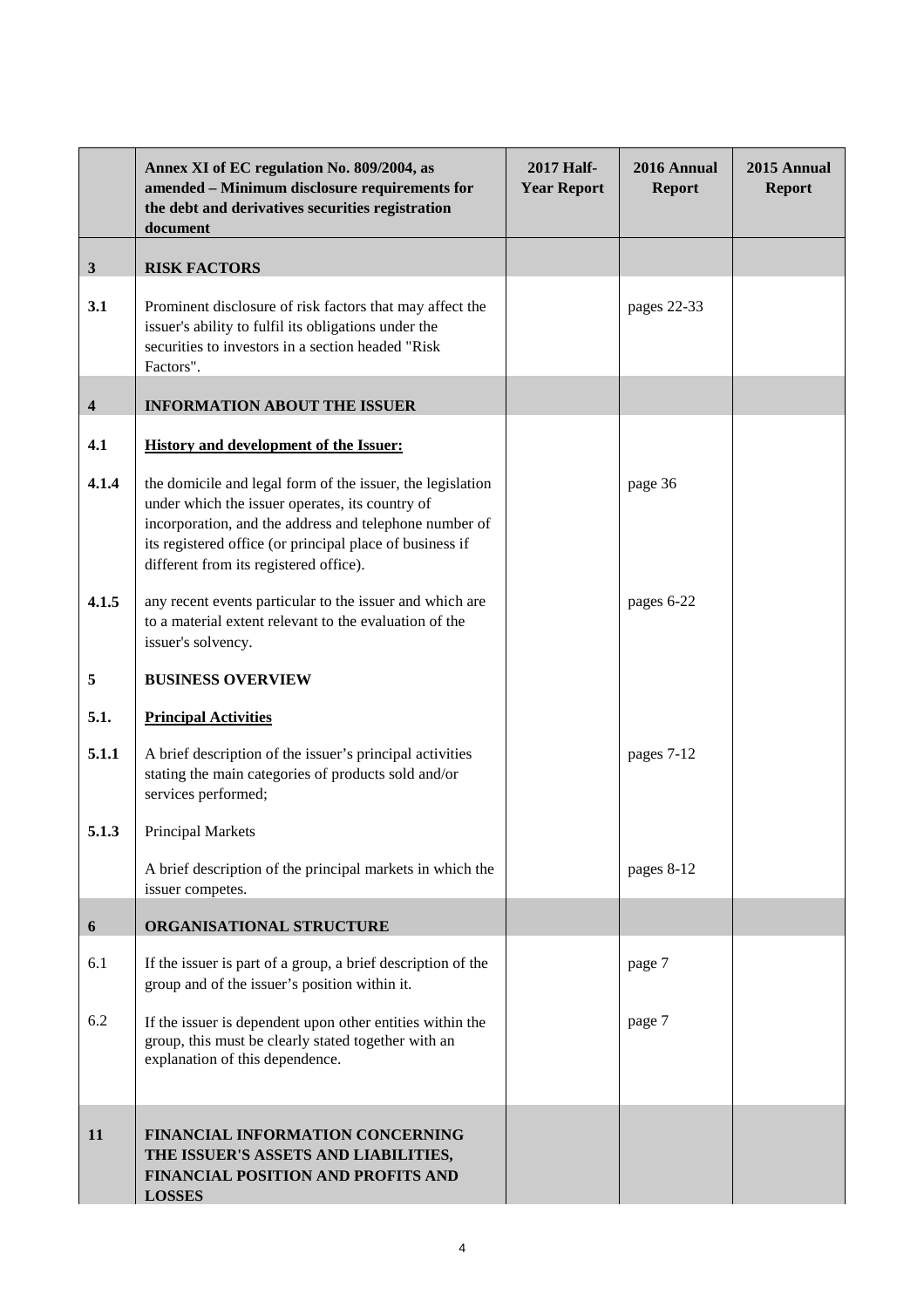| 11.1   | <b>Historical Financial Information</b>                                                                                                                                                                                                                                                                                                                                                                                              |            |             |             |
|--------|--------------------------------------------------------------------------------------------------------------------------------------------------------------------------------------------------------------------------------------------------------------------------------------------------------------------------------------------------------------------------------------------------------------------------------------|------------|-------------|-------------|
| 11.2   | <b>Consolidated Financial Statements</b>                                                                                                                                                                                                                                                                                                                                                                                             |            |             |             |
|        | (a) the balance sheet;                                                                                                                                                                                                                                                                                                                                                                                                               |            | page 44     | page 44     |
|        | (b) the income statement;                                                                                                                                                                                                                                                                                                                                                                                                            |            | page 45     | page 45     |
|        | (c) statement of changes in equity                                                                                                                                                                                                                                                                                                                                                                                                   |            | page 46     | page 46     |
|        | (d) statement of cash flow                                                                                                                                                                                                                                                                                                                                                                                                           |            | page 47     | page 47     |
|        | (e) the accounting policies and explanatory notes.                                                                                                                                                                                                                                                                                                                                                                                   |            | pages 48-88 | pages 48-87 |
|        | (f) audit report                                                                                                                                                                                                                                                                                                                                                                                                                     |            | pages 89-90 | pages 88-89 |
|        | <b>Interim Consolidated Financial Statements</b>                                                                                                                                                                                                                                                                                                                                                                                     |            |             |             |
|        | (a) the balance sheet;                                                                                                                                                                                                                                                                                                                                                                                                               | page 22    |             |             |
|        | (b) the income statement;                                                                                                                                                                                                                                                                                                                                                                                                            | page 23    |             |             |
|        | (c) statement of changes in equity                                                                                                                                                                                                                                                                                                                                                                                                   | page 24    |             |             |
|        | (d) statement of cash flow                                                                                                                                                                                                                                                                                                                                                                                                           | page 25    |             |             |
|        | (e) the accounting policies and explanatory notes.                                                                                                                                                                                                                                                                                                                                                                                   | page 26-52 |             |             |
|        | (f) audit report                                                                                                                                                                                                                                                                                                                                                                                                                     | page 53    |             |             |
| 11.3   | Auditing of historical annual financial information                                                                                                                                                                                                                                                                                                                                                                                  |            |             |             |
| 11.3.1 | A statement that the historical financial information has<br>been audited. If audit reports on the historical financial<br>information have been refused by the statutory auditors<br>or if they contain qualifications or disclaimers, such<br>refusal or such qualifications or disclaimers must be<br>reproduced in full and the reasons given.                                                                                   |            | page 89-90  | pages 88-89 |
| 11.6   | Information on any governmental, legal or arbitration<br>proceedings (including any such proceedings which are<br>pending or threatened of which the issuer is aware),<br>during the period covering, at last the previous 12<br>months which may have, or have had in the recent past,<br>significant effects on the issuer and/or group's financial<br>position or profitability, or provide an appropriate<br>negative statement. |            | page 12     |             |

If documents which are incorporated by reference themselves incorporate any information or other documents therein, either expressly or implicitly, such information or other documents will not form part of this Supplement for the purposes of the Prospectus Directive (Directive 2003/71/EC) except where such information or other documents are specifically incorporated by reference or attached to this Supplement."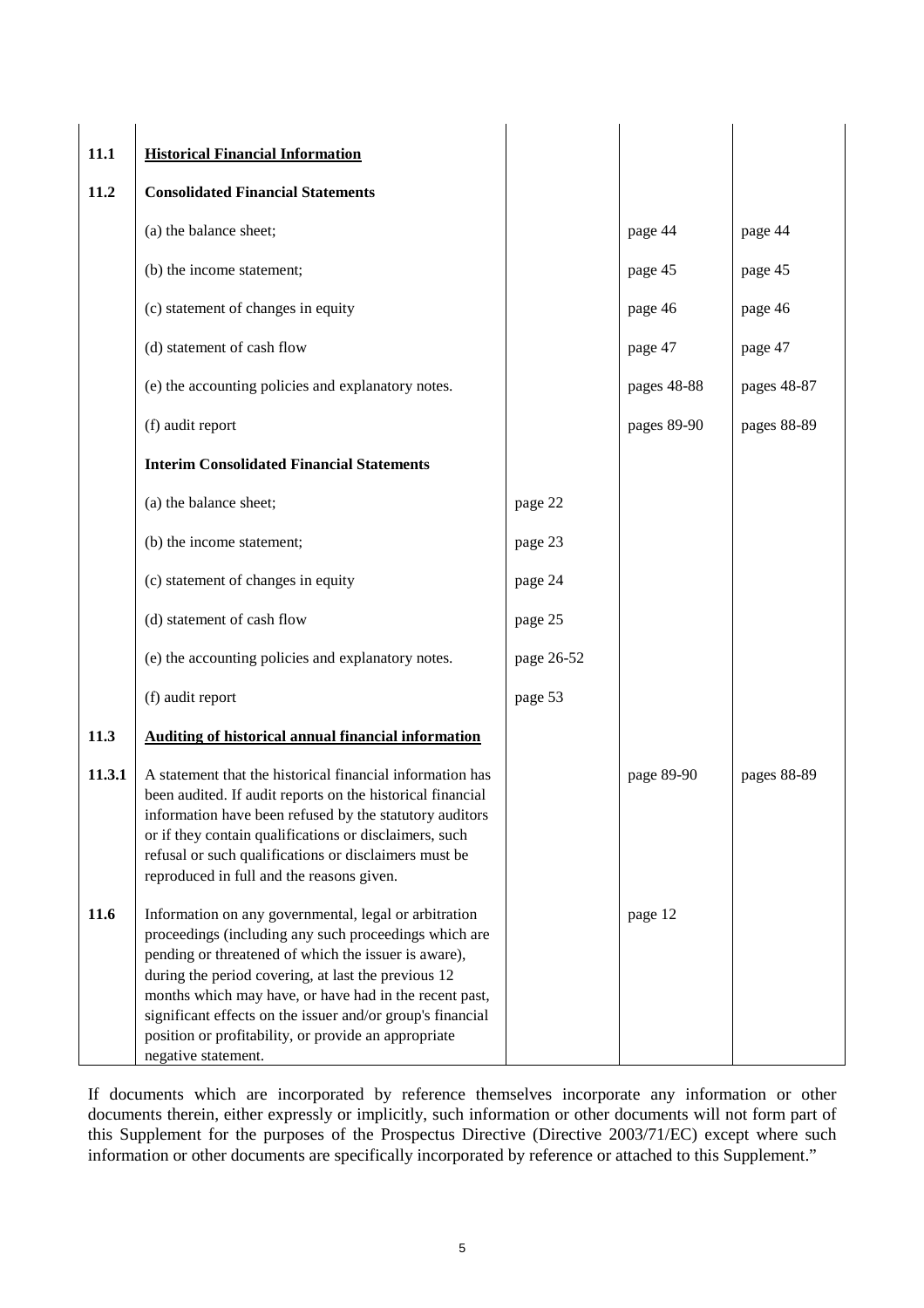## **DESCRIPTION OF THE ISSUER**

The following paragraph is hereby inserted at the end of the section entitled "DESCRIPTION OF THE ISSUER" appearing on pages 66 to 68 of the Base Prospectus:

## **''Board of Directors and management bodies**

PSA Banque France Board of Directors is composed of six members, consisting of three chosen by each of the two shareholders. Four board meetings were held in the first half of 2017.

As agreed at the meeting of the Board of Directors on 1 September 2017, the composition of the Board of Directors at the date of this First Supplement is as follows:

- Mr Rémy BAYLE, Director and Chairman of the Board of Directors;
- Mr Jean-Paul DUPARC, Director and Chief Executive Officer;
- Mr Laurent AUBINEAU, Director and Deputy Chief Executive Officer;
- Mrs Ines SERRANO-GONZALEZ, Director;
- Mr Arnaud de LAMOTHE, Director;
- Mr Martin THOMAS, Director.

The address of the head offices and principal place of business of the Issuer and the Directors listed above is 9, rue Henri Barbusse, 92230 Gennevilliers, France.

No potential conflicts of interests exist between any duties to the Issuer of the Directors referred to above and their private interests or other duties."

### **Information about the administrative and management bodies**

#### **Board of Directors**

**List of mandates at the date of this First Supplement by the Directors of PSA Banque France and the Permanent Representatives of Directors.** 

| <b>Jean-Paul DUPARC</b>                                                               | Other positions held                                                |
|---------------------------------------------------------------------------------------|---------------------------------------------------------------------|
| <b>Chief Executive Officer</b><br>First appointed to the Board<br>on 1 September 2017 | <b>Chief Executive Officer and Director</b>                         |
| Current term expires in 2020                                                          | Générale de Crédit aux Particuliers<br>Compagnie<br><b>CREDIPAR</b> |
| <b>Director</b>                                                                       |                                                                     |
| First appointed to the Board                                                          |                                                                     |
| on 28 August 2017                                                                     |                                                                     |
| Current term expires in 2018                                                          |                                                                     |
| Born on 16 May 1968                                                                   |                                                                     |
| <b>Laurent AUBINEAU</b>                                                               | Other position held                                                 |
| <b>Deputy Chief Executive Officer</b>                                                 |                                                                     |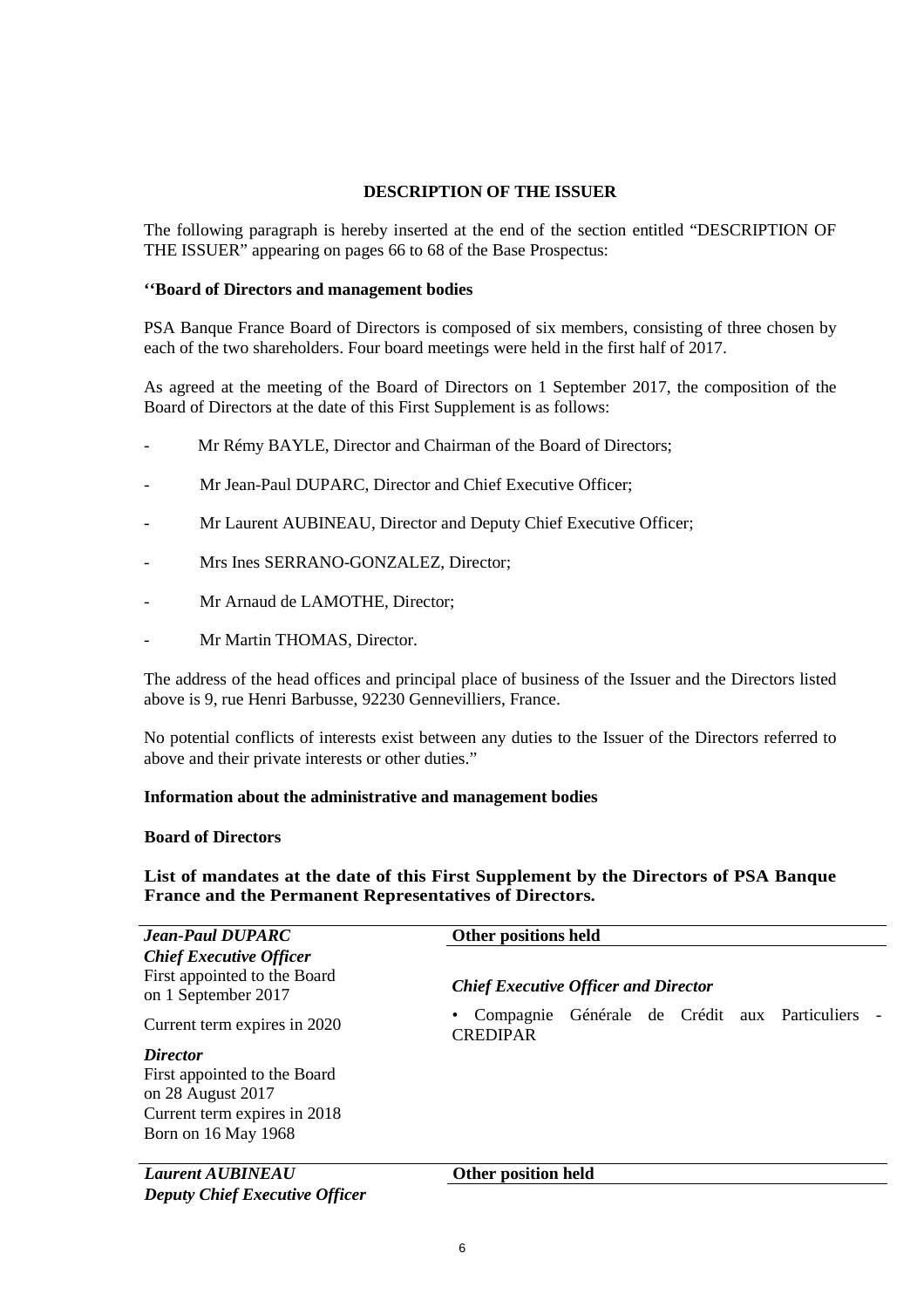First appointed to the Board

#### *Director*

First appointed to the Board on 28 August 2017 *Director* Current term expires in 2021 • PSA Finance Belux Born on 29 December 1962

### *Chairman of the Board of Directors*

First appointed to the Board on 28 August 2017 *Chief Executive Officer and Director*  Current term expires in 2020 • Banque PSA Finance *Director* First appointed to the Board on 23 April 2015 *Chairman and Director*  Born on 26 December 1961

# *Ines SERRANO-GONZALEZ* **Other positions held**

*Director*  First appointed to the Board on 30 January 2015 Born on 31 July 1965

# on 1 September 2017 *Deputy Chief Executive Officer and Director*

Current term expires in 2020 • Compagnie Générale de Crédit aux Particuliers - CREDIPAR

## *Rémy BAYLE* **Other positions held**

Current term expires in 2021 • Compagnie pour la location de véhicules - CLV

#### *Director*

- Compagnie Générale de Crédit aux Particuliers CREDIPAR
- Peugeot Finance International NV (Pays-Bas)

*Chief Executive Officer, Member of the Executive Committee and Director* 

Current term expires in 2021 • Santander Consumer Finance S.A. (Spain)

#### *Member of the Supervisory Board*

- Santander Consumer Banque S.A.
- Santander Consumer Bank AG (Germany)
- Santander Consumer Holding GmbH (Germany)

#### *Director*

• Compagnie Générale de Crédit aux Particuliers - CREDIPAR

- Financiera El Corte Ingles, E.F.C. S.A. (Spain)
- Grupo Multitel S.A. (Spain)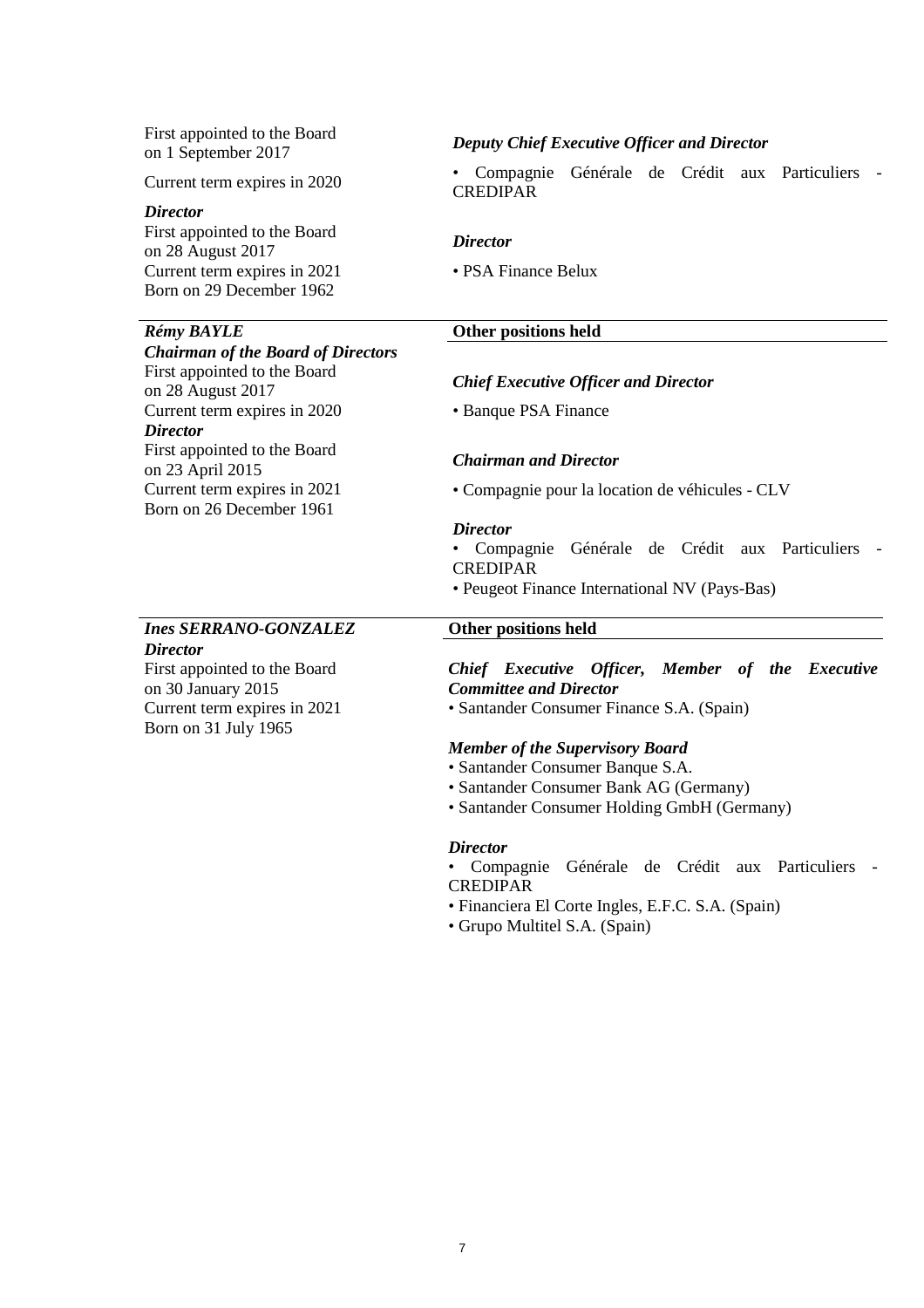*Director*  First appointed to the Board on 8 February 2017 *Deputy Chief Executive Officer*  Current term expires in 2021 • Banque PSA Finance Born on 20 September 1958

#### *Arnaud de LAMOTHE* **Other positions held**

## *Chairman and Director*

• Bank PSA Finance RUS

#### *Director*

- Peugeot Finance International NV (Netherlands)
- PSA Bank Deutschland
- Banco PSA Italia
- PSA Financial Services Spain.
- Peugeot Citroën Leasing (Russie)

# *Martin THOMAS* **Other positions held**  *Director*

First appointed to the Board on 30 January 2015 *Chairman and Director*

Current term expires in 2021 • Compagnie Générale de Crédit aux Particuliers - **CREDIPAR** 

# Born on 22 February 1974

#### *Chairman of the Managing Board*

• Santander Consumer Banque S.A.

## **Committees**

#### **Audit and Risk Committee**

At the date of this supplement, the Audit and Risk Committee had the following members: **Name Title within the PSA Banque France Group** 

| Ines SERRANO Chairman | Director of PSA Banque France              |
|-----------------------|--------------------------------------------|
| Rémy BAYLE            | Chairman of the Board of PSA Banque France |
| Arnaud de LAMOTHE     | Director of PSA Banque France              |
| Martin THOMAS         | Director of PSA Banque France              |
|                       |                                            |

#### **Appointments Committee**

| At the date of this supplement, the Appointments Committee had the following members: |                                            |  |
|---------------------------------------------------------------------------------------|--------------------------------------------|--|
| <b>Name</b>                                                                           | Title within the PSA Banque France Group   |  |
| Arnaud de LAMOTHE, Chairman                                                           | Director of PSA Banque France              |  |
| Ines SERRANO                                                                          | Director of PSA Banque France              |  |
| Rémy BAYLE                                                                            | Chairman of the Board of PSA Banque France |  |
| <b>Martin THOMAS</b>                                                                  | Director of PSA Banque France              |  |

#### **Remuneration Committee**

At the date of this supplement, the Remuneration Committee had the following members: **Name Function within the PSA Banque France Group** 

| THAMIL                      | Punction within the FDA Dangue Plance Group |
|-----------------------------|---------------------------------------------|
| Arnaud de LAMOTHE, Chairman | Director of PSA Banque France               |
| Ines SERRANO                | Director of PSA Banque France               |
| Rémy BAYLE                  | Chairman of the Board of PSA Banque France  |
| Martin THOMAS               | Director of PSA Banque France               |
|                             |                                             |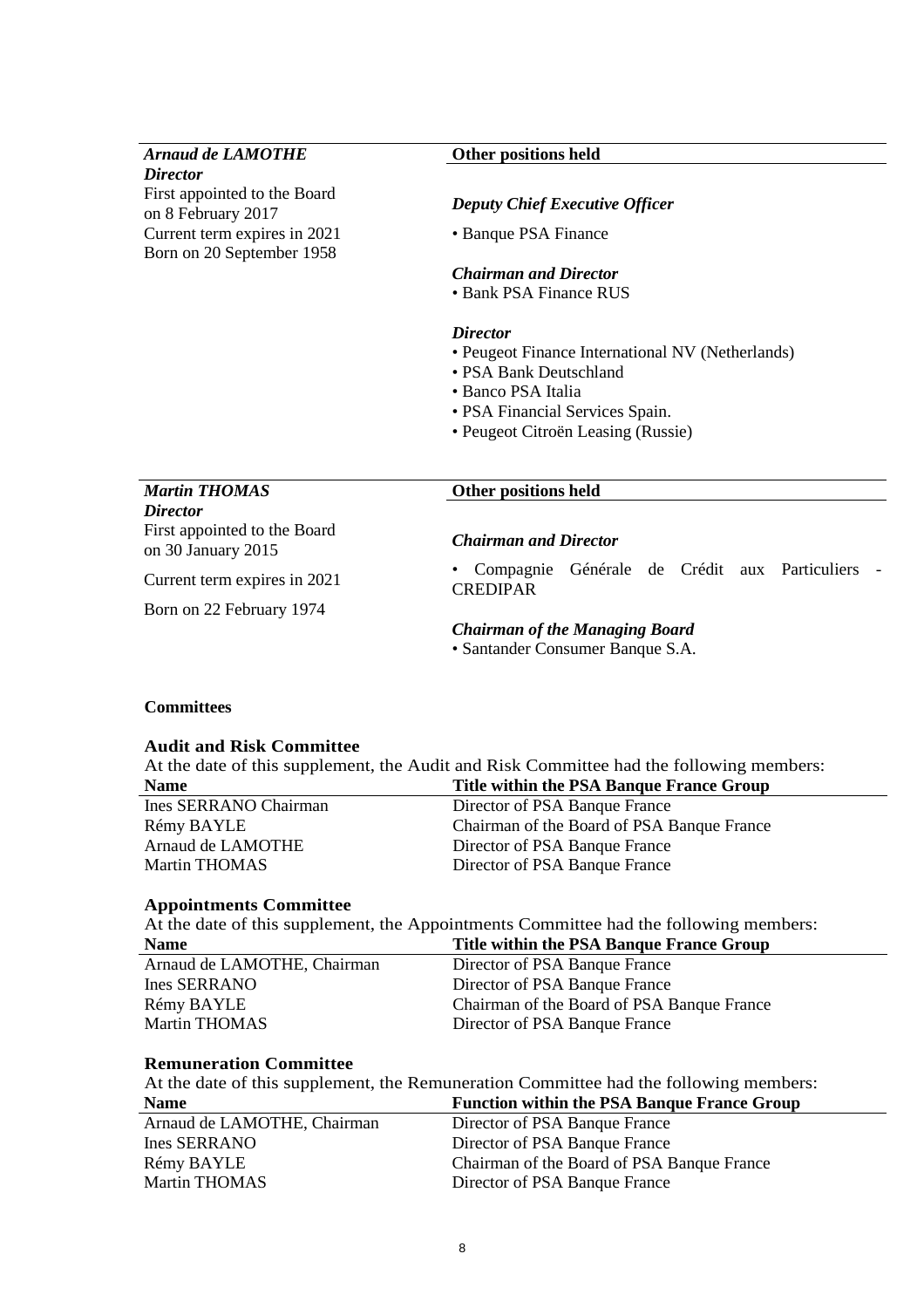# **Executive Committee**

At the date of this supplement, the Executive Committee had the following members:

| <b>Name</b>              | <b>Title</b>                   |
|--------------------------|--------------------------------|
| Jean-Paul DUPARC         | <b>Chief Executive Officer</b> |
| Laurent AUBINEAU         | Deputy Chief Executive Officer |
| Patrick POULETTY         | Marketing and Digital Director |
| Joaquin BERRAL CHACON    | <b>Chief Risk Officer</b>      |
| Grégory BONNIN           | Human Resources Director       |
| Philippe MEOT            | <b>Operations Director</b>     |
| <b>Catherine NOGUIER</b> | <b>Secretary General</b>       |
| Gilles PEREZ             | <b>Collection Director</b>     |
| Philippe CHAILLOUT       | <b>Sales Director</b>          |
| Stéphane RIEHL           | <b>Chief Financial Officer</b> |
|                          |                                |

''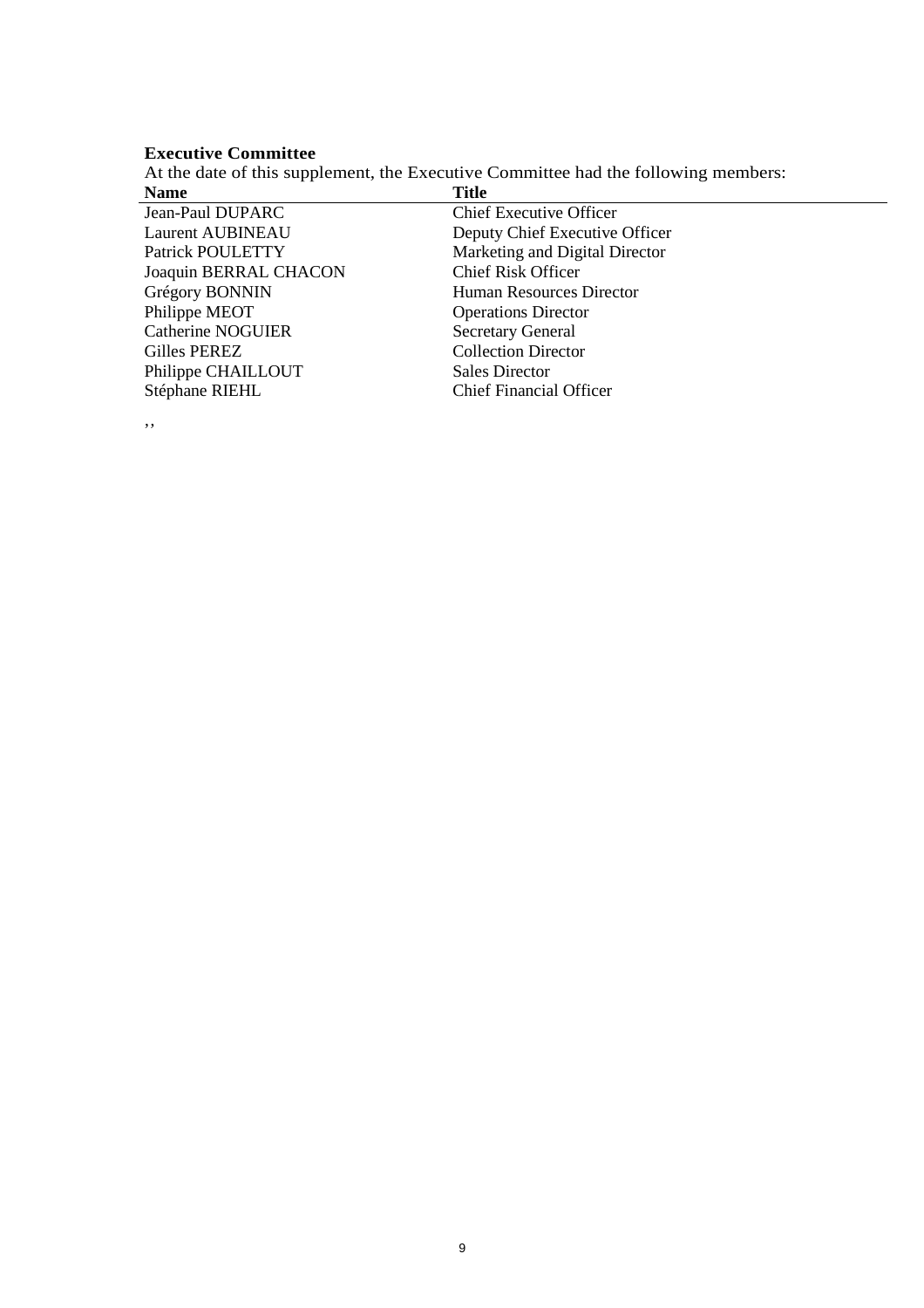### **RECENT DEVELOPMENTS**

The section "RECENT DEVELOPMENTS" on page 75 of the Base Prospectus is supplemented by the following press releases respectively published on the Issuer's website www.psa banque france.com, on 7 September 2017 and 20 September 2017:

Thursday, 7 September 2017

#### **New appointments to PSA Banque France Board of Directors and Senior Management**

"Following planned rotation rules of positions between Banque PSA Finance and Santander Consumer Finance, a new chairman of the Board of Directors, a new Chief Executive Officer and a new Deputy Chief Executive Officer have been appointed as of September 1st, 2017:

Mr Remy BAYLE is appointed as Chairman of the Board of Directors of PSA Banque France, succeeding Mrs Ines SERRANO-GONZALEZ who remains a member of the Board of Directors.

Mr Jean-Paul DUPARC succeeds Andrea BANDINELLI as Chief Executive Officer.

Mr Laurent AUBINEAU is appointed as Deputy Chief Executive Officer, succeeding Carlos APARICIO MANUEL."

Wednesday, 20 September 2017

### **PSA Banque France rating assignment by S&P Global Ratings**

"S&P Global Ratings assigned BBB/A2 long- and short-term credit ratings with a stable outlook to PSA Banque France on the 20th of September 2017.

*Investors are invited to directly visit the agency's corporate website for the current rating. > Consult the rating on the website www.standardandpoors.com.*"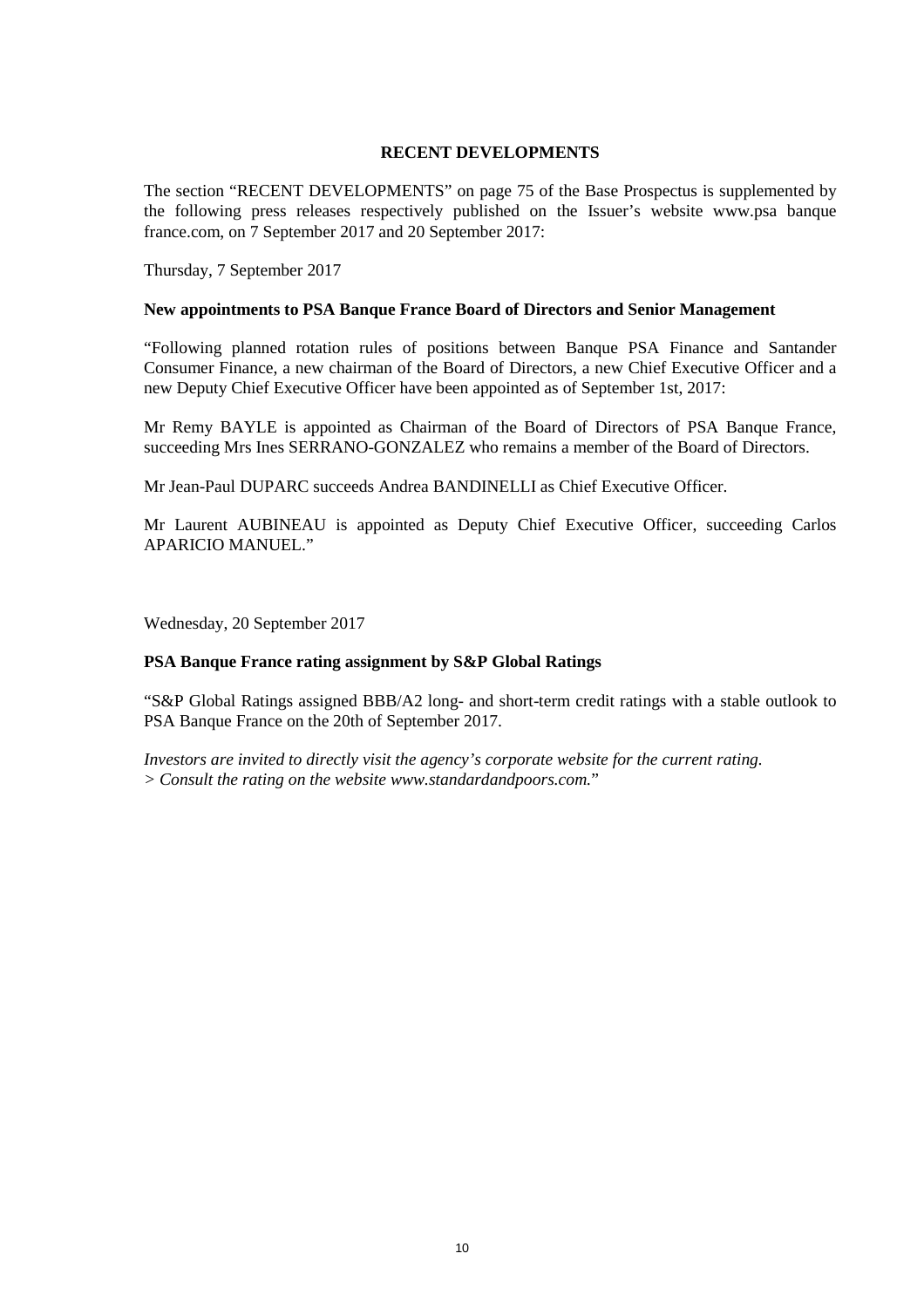## **GENERAL INFORMATION**

The "Documents Available", "Significant or Material Change", "Auditors" and "Credit Rating" paragraphs on pages 76 and 77 of the Base Prospectus shall be deemed deleted and replaced with the following paragraphs:

### "**Documents Available**

For the period of 12 months following the date of this Base Prospectus, copies of the following documents will, when published, be available for inspection from the registered office of the Issuer and from the specified offices of the Paying Agent for the time being in France:

- (a) the *statuts* of the Issuer;
- (b) the consolidated audited financial statements of the Issuer in respect of the financial years ended 2015 and 2016 (with an English translation thereof) together with the audit reports prepared in connection therewith. The Issuer currently prepares audited consolidated accounts on an annual basis;
- (c) the consolidated unaudited interim financial statements of the Issuer in respect of the sixmonth period ended 30 June 2017;
- (d) the Agency Agreement, the Deed of Covenant and the forms of the Global Notes, the Notes in definitive form, the Coupons and the Talons; and
- (e) a copy of this Base Prospectus and any supplement hereto.

### **Significant or Material Change**

There has been no significant change in the financial position of the Issuer and/or the Group since 30 June 2017 and there has been no material change in the prospects of the Issuer since 31 December 2016.

### **Auditors**

Since the General Shareholders' Meeting of 15 March 2017, PricewaterhouseCoopers Audit has been appointed to replace Ernst & Young Audit as the Issuer's statutory auditor. Ernst & Young Audit and Mazars audited the Issuer's consolidated financial statements, without qualification, in accordance with IFRS for the financial years ended 31 December 2015 and 31 December 2016. PricewaterhouseCoopers Audit and Mazars reviewed the Issuer's unaudited interim consolidated financial statements as at 30 June 2017. Ernst & Young Audit, Mazars and PricewaterhouseCoopers Audit carry out their duties in accordance with the principles of the *Compagnie Nationale des Commissaires aux Comptes* (CNCC) (National Association of Statutory Auditors).

# **Credit Rating**

The Issuer has been rated Baa1 (stable outlook) by Moody's Investors Service Ltd as at 8 March 2017 and BBB (stable outlook) by Standard & Poor's Credit Market Services France S.A.S. as at 20 September 2017."

All references in the Base Prospectus to ''Baa1 (stable outlook) by Moody's'' shall be deleted and replaced by ''Baa1 (stable outlook) by Moody's and BBB (stable outlook) by S&P'' and the fourth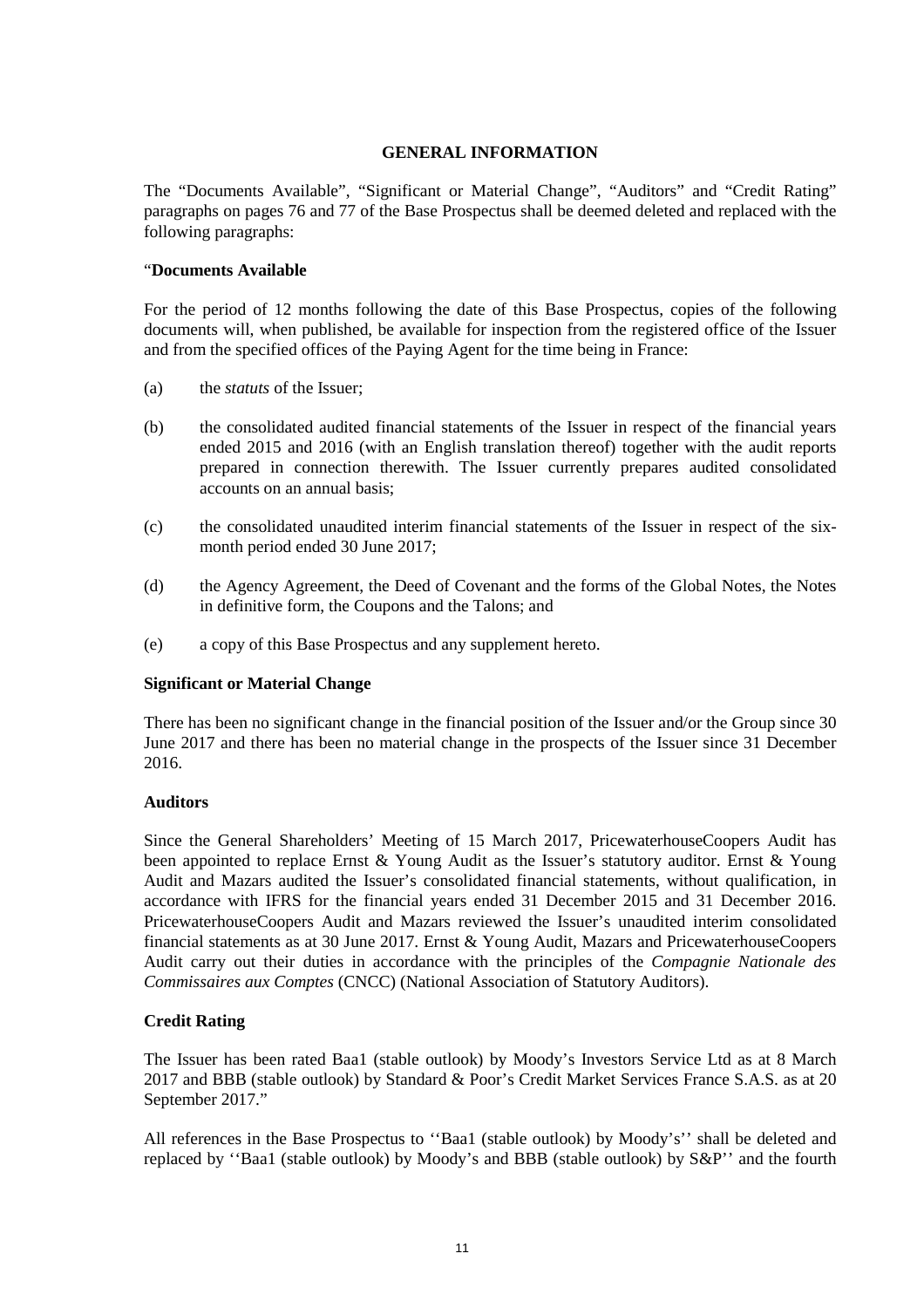paragraph of page 2 of the cover of the Base Prospectus is hereby deleted in its entirety and replaced with the following:

"The Issuer has been rated Baa1 (stable outlook) by Moody's Investors Service Ltd (**Moody's**) as at 8 March 2017 and BBB (stable outlook) by Standard & Poor's Credit Market Services France S.A.S. (**S&P**) as at 20 September 2017. The Programme has been rated Baa1 by Moody's and BBB by S&P. Moody's and S&P are established in the European Union and are registered under the Regulation (EC) No. 1060/2009 (as amended) (**the CRA Regulation**). Notes issued under the Programme may be rated or unrated by any one or more of the rating agencies referred to above. Where a Tranche of Notes is rated, such rating will be disclosed in the Final Terms and will not necessarily be the same as the rating assigned to the Programme by the relevant rating agency. A security rating is not a recommendation to buy, sell or hold securities and may be subject to suspension, reduction or withdrawal at any time by the assigning rating agency.''